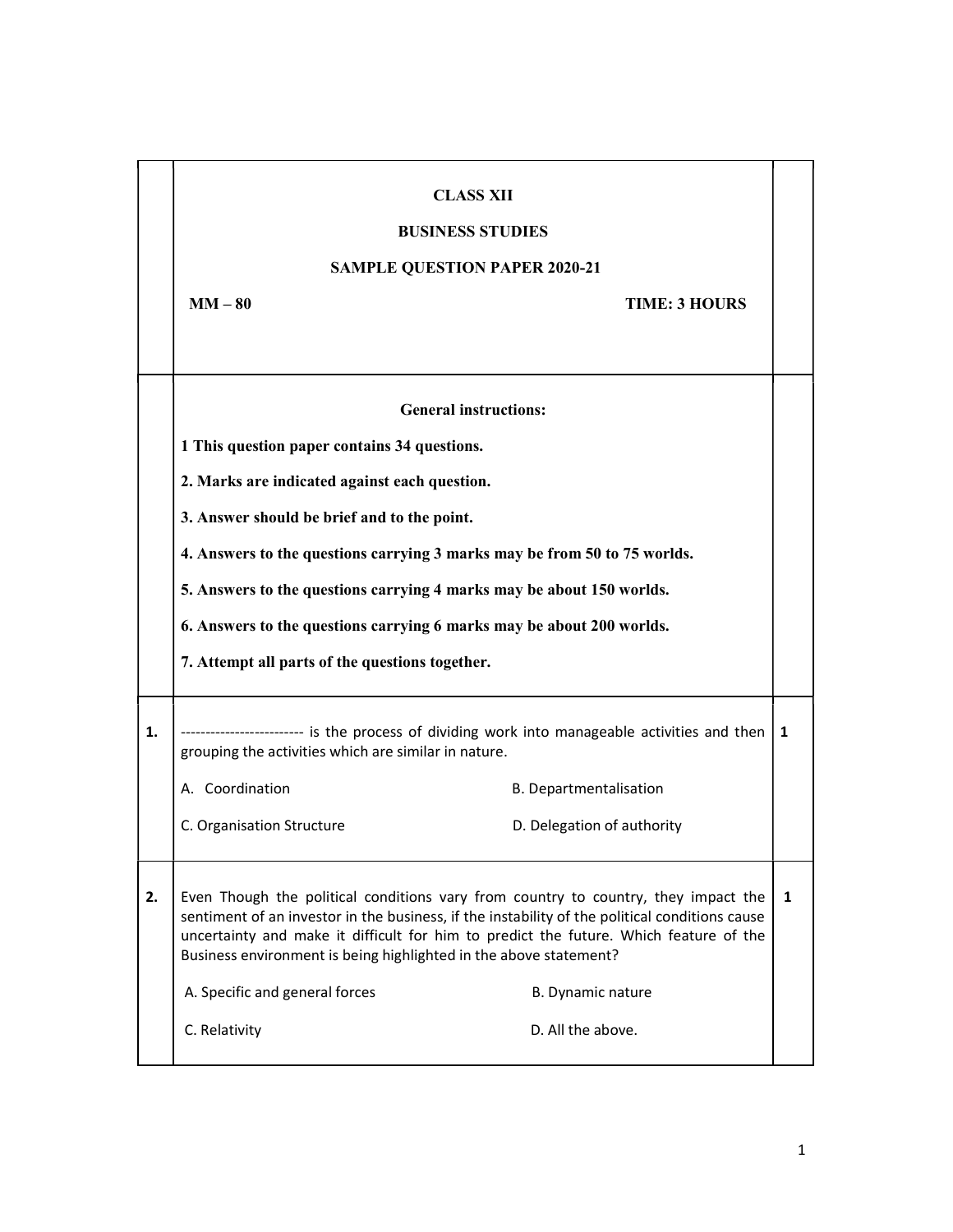| 3. | "Any one can be called a manager irrespective of the educational qualification possessed."<br>Identify the characteristic of the profession that Management does not fulfil in the<br>statement being discussed above.<br>A. Ethical code of Conduct<br>C. Restricted Entry                                                                                                                                          | <b>B.</b> Professional Association<br>D. Service Motive | $\mathbf{1}$ |
|----|----------------------------------------------------------------------------------------------------------------------------------------------------------------------------------------------------------------------------------------------------------------------------------------------------------------------------------------------------------------------------------------------------------------------|---------------------------------------------------------|--------------|
| 4. | "Even after opening up of the Indian economy in 1991 foreign companies found it<br>extremely difficult to cut through the bureaucratic red tape to get permits for doing<br>business in India, which created a negative impact on business."<br>Identify the dimension of the business environment which led to creation of the negative<br>impact on business.<br>A. Social Environment<br>C. Political Environment | B. Technological<br>D. Legal Environment                | 1            |
| 5. | Name the process of working with and through others to effectively achieve<br>organisational objectives by efficiently using limited resources in a changing<br>environment.<br>A. Management<br>C. Organising                                                                                                                                                                                                       | <b>B. Planning</b><br>D. Controlling.                   | 1            |
| 6. | "The increase in the demand for many Ayurvedic medicines, Health products and<br>services in the past few months, is related to the need for building immunity and an<br>increased awareness for health care due to the spread of Corona virus." Identify the<br>feature of business environment being described above.<br>A. Specific and general forces<br>C. Relativity                                           | <b>B.</b> Interrelatedness<br>D. None of the above      | $\mathbf{1}$ |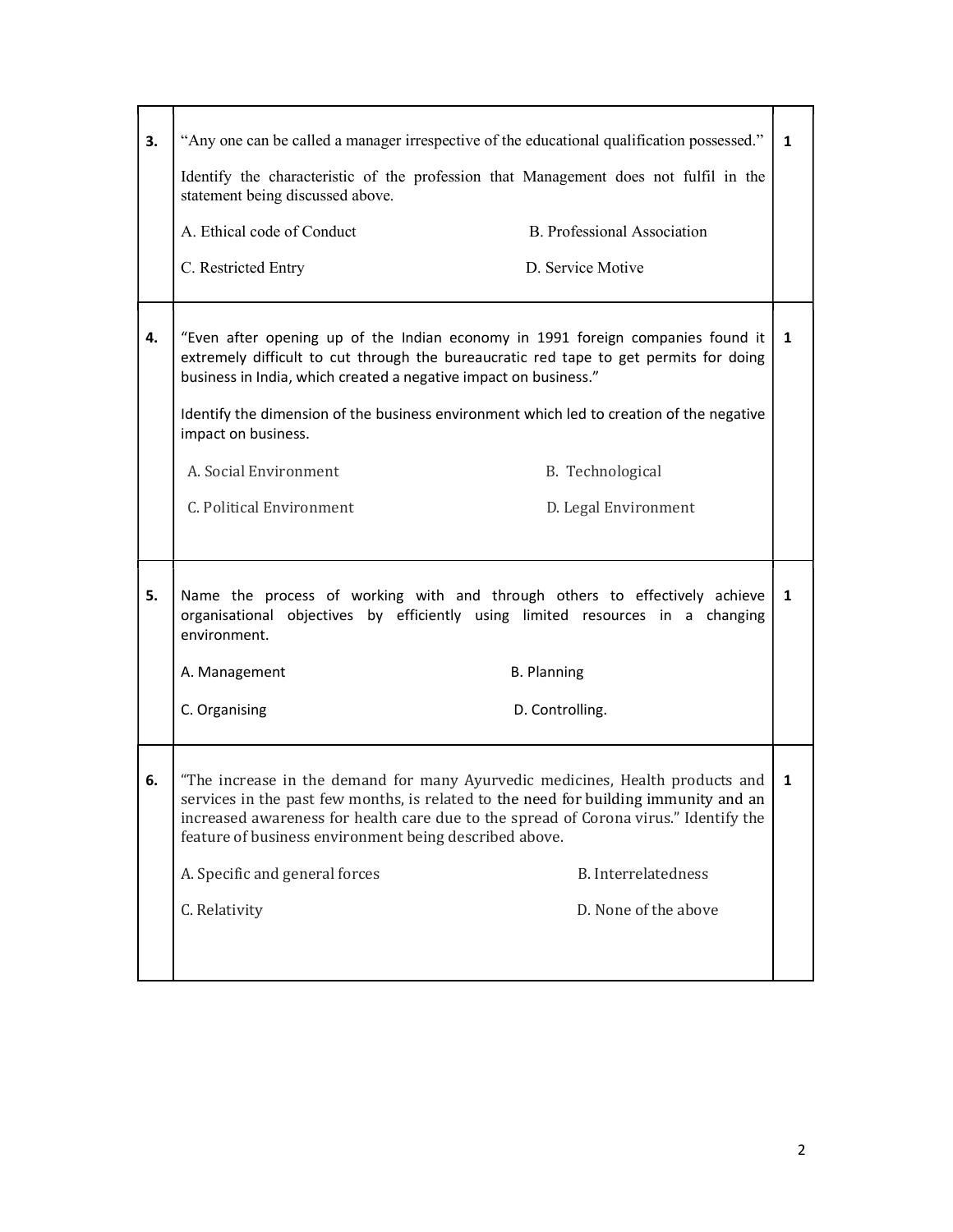| 7.  | Which of the following is not an element of social environment?                                                                                                                                                          |                                | 1 |
|-----|--------------------------------------------------------------------------------------------------------------------------------------------------------------------------------------------------------------------------|--------------------------------|---|
|     | A. Birth and Death rate                                                                                                                                                                                                  | B. Constitution of the country |   |
|     | C. Population Shifts                                                                                                                                                                                                     | D. Life expectancy             |   |
|     |                                                                                                                                                                                                                          |                                |   |
|     |                                                                                                                                                                                                                          |                                |   |
|     |                                                                                                                                                                                                                          |                                |   |
| 8.  | 'Even where members of a department willingly cooperate and work, a manager has to<br>coordinate the efforts of different people in a conscious manner.' Identify the<br>characteristic of coordination discussed above. |                                | 1 |
|     | A. Coordination ensures unity of action                                                                                                                                                                                  |                                |   |
|     | B. Coordination is a deliberate function                                                                                                                                                                                 |                                |   |
|     | C. Coordination is a continuous process                                                                                                                                                                                  |                                |   |
|     | D. Coordination is an all-pervasive function                                                                                                                                                                             |                                |   |
|     |                                                                                                                                                                                                                          |                                |   |
|     |                                                                                                                                                                                                                          |                                |   |
| 9.  | Name the function of management which helps in the formulation of future plans, in<br>the light of the problems that were identified and thus, helps in better planning in the<br>future period.                         |                                | 1 |
|     | A. Planning                                                                                                                                                                                                              | <b>B.</b> Organising           |   |
|     | C. Directing                                                                                                                                                                                                             | D. Controlling                 |   |
|     |                                                                                                                                                                                                                          |                                |   |
|     |                                                                                                                                                                                                                          |                                |   |
| 10. | Identify an important principle of management control in which only significant<br>deviations which go beyond the permissible limit should be brought to the notice<br>of management.                                    |                                | 1 |
|     | A. Management by control                                                                                                                                                                                                 | B. Control by exception        |   |
|     | C. Critical point control                                                                                                                                                                                                | D. $(a)$ & $(b)$               |   |
|     |                                                                                                                                                                                                                          |                                |   |
|     |                                                                                                                                                                                                                          |                                |   |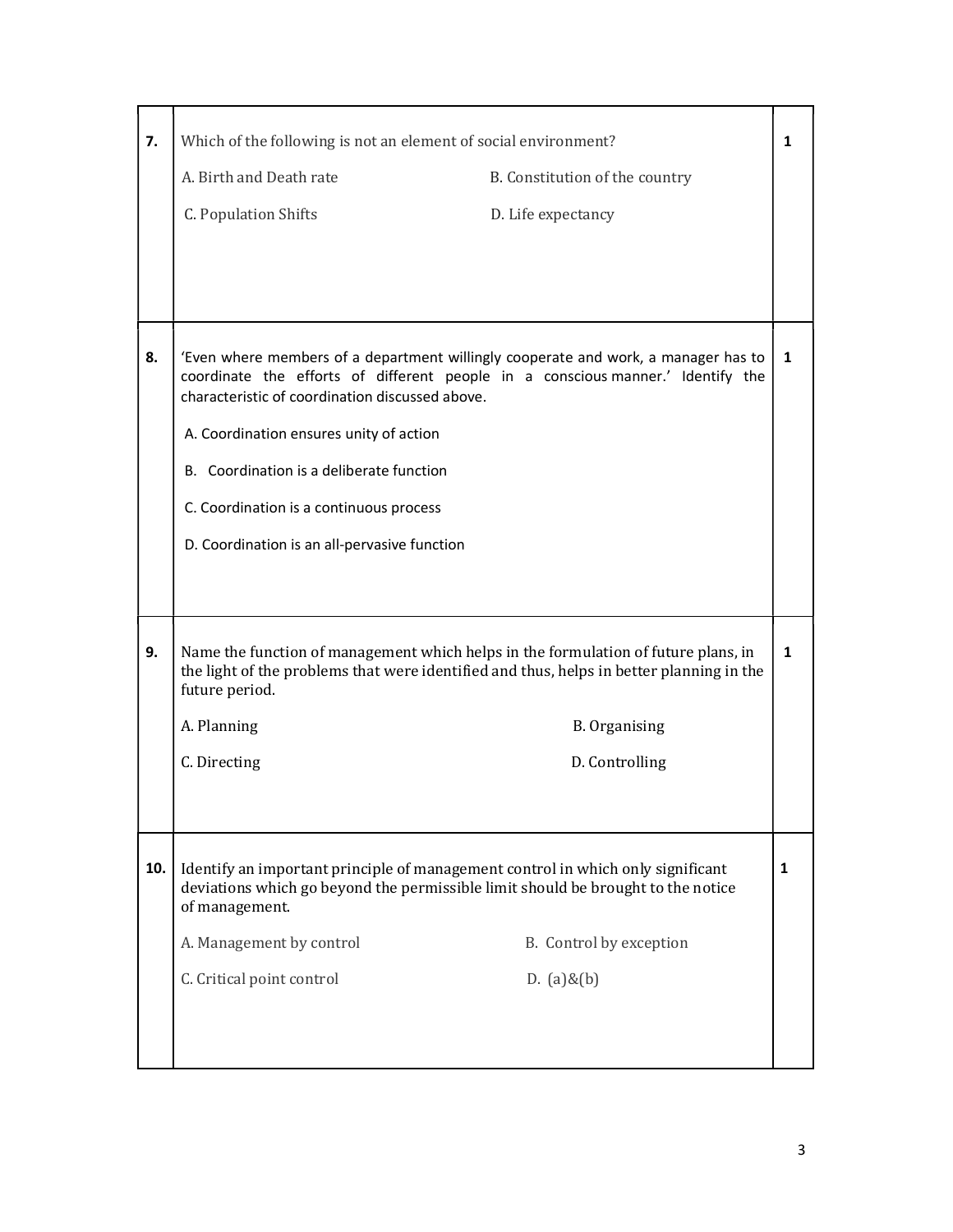| 11.                  | is the process by which the manager brings order out of<br>chaos, removes conflict among people over work or responsibility sharing and<br>creates an environment suitable for teamwork. |                         |    | 1                                                                                                                                                                                                                                                             |  |
|----------------------|------------------------------------------------------------------------------------------------------------------------------------------------------------------------------------------|-------------------------|----|---------------------------------------------------------------------------------------------------------------------------------------------------------------------------------------------------------------------------------------------------------------|--|
|                      |                                                                                                                                                                                          | A. Planning             |    | <b>B.</b> Organising                                                                                                                                                                                                                                          |  |
|                      |                                                                                                                                                                                          | C. Staffing             |    | D. Controlling                                                                                                                                                                                                                                                |  |
|                      |                                                                                                                                                                                          |                         |    | <b>OR</b>                                                                                                                                                                                                                                                     |  |
|                      | ---- ensures that the heads of separate business units in the<br>organisation are responsible for profit or loss of their unit and have authority over it.                               |                         |    |                                                                                                                                                                                                                                                               |  |
|                      |                                                                                                                                                                                          | A. Span of management   |    | <b>B. Divisional Structure</b>                                                                                                                                                                                                                                |  |
|                      |                                                                                                                                                                                          | C. Functional structure |    | D. Hierarchy of Authority.                                                                                                                                                                                                                                    |  |
| 12.<br>$\mathbf{II}$ | Match the concept of marketing in Column I with their respective definition in Column<br>COLUMN-II<br>$COLUTIONN - I$                                                                    |                         | 1  |                                                                                                                                                                                                                                                               |  |
|                      |                                                                                                                                                                                          |                         |    |                                                                                                                                                                                                                                                               |  |
|                      | A)                                                                                                                                                                                       | <b>Product Concept</b>  | i. | relates to maintaining high quality of the product                                                                                                                                                                                                            |  |
|                      | B)                                                                                                                                                                                       | Selling<br>Concept      | ii | relates to satisfying customer needs                                                                                                                                                                                                                          |  |
|                      | C)                                                                                                                                                                                       | Marketing<br>Concept    |    | iii.   relates to aggressively persuading buyer to purchase the<br>product                                                                                                                                                                                    |  |
|                      |                                                                                                                                                                                          | A. i,ii,iii             |    | B. ii,i,iii                                                                                                                                                                                                                                                   |  |
|                      | <b>B.</b>                                                                                                                                                                                | iii,ii,i                |    | D. i,iii,ii                                                                                                                                                                                                                                                   |  |
|                      |                                                                                                                                                                                          |                         |    | OR                                                                                                                                                                                                                                                            |  |
|                      |                                                                                                                                                                                          |                         |    | In order to get feedback about its recently launched immunity boosting ayurvedic<br>medicine, Atulya limited conducted an online survey using a questionnaire, to gather<br>customer views and opinions. Identify the marketing function being used by Atulya |  |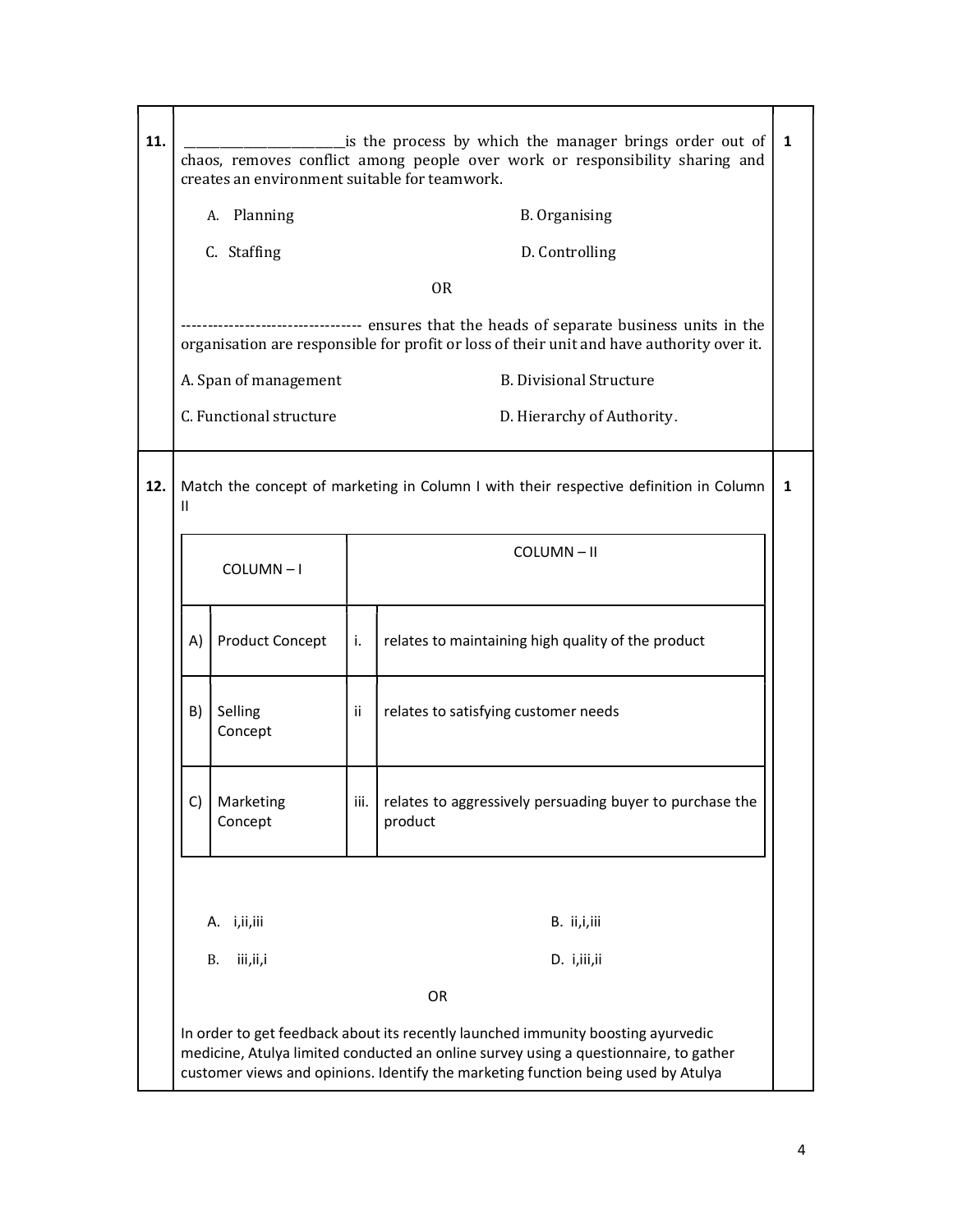|     | Limited:                                                                                                                                                                                                                                                                                                                                                                                                                                                 |                                                                                                                                                                                                                                                                                                                                                                                                                                                                                                                                                                                                                                                                                                                                                                                                                                                                                                                                                                                                                                                                                                                                                                                                               |              |
|-----|----------------------------------------------------------------------------------------------------------------------------------------------------------------------------------------------------------------------------------------------------------------------------------------------------------------------------------------------------------------------------------------------------------------------------------------------------------|---------------------------------------------------------------------------------------------------------------------------------------------------------------------------------------------------------------------------------------------------------------------------------------------------------------------------------------------------------------------------------------------------------------------------------------------------------------------------------------------------------------------------------------------------------------------------------------------------------------------------------------------------------------------------------------------------------------------------------------------------------------------------------------------------------------------------------------------------------------------------------------------------------------------------------------------------------------------------------------------------------------------------------------------------------------------------------------------------------------------------------------------------------------------------------------------------------------|--------------|
|     | A. Standardisation                                                                                                                                                                                                                                                                                                                                                                                                                                       | <b>B. Product Designing</b>                                                                                                                                                                                                                                                                                                                                                                                                                                                                                                                                                                                                                                                                                                                                                                                                                                                                                                                                                                                                                                                                                                                                                                                   |              |
|     | C. Customer support service                                                                                                                                                                                                                                                                                                                                                                                                                              | D. Gathering and analyzing market information                                                                                                                                                                                                                                                                                                                                                                                                                                                                                                                                                                                                                                                                                                                                                                                                                                                                                                                                                                                                                                                                                                                                                                 |              |
|     | by entering into an agreement with the exchange.                                                                                                                                                                                                                                                                                                                                                                                                         | Read the following text and answer question No.13-16 on the basis of the same:<br>ISQAA SOLAR limited is searching options to raise ₹20,000 crores from the primary<br>market for diversification and modernisation of existing projects. It hired the services of a<br>renowned financial consultancy firm, DHAN LAXMI PVT. LTD. for suggesting options for<br>the same. DHAN LAXMI PVT. LTD. suggested a list of options to the Board of Directors of<br>the company. It was decided that for the immediate requirement of ₹1500 crores the<br>company will give a privilege to existing shareholders to subscribe to a new issue of<br>shares according to the terms and conditions of the company. $\overline{\xi}$ 4500 crores would be<br>raised by allotment of securities to a consortium of financial institutions, instead of<br>inviting subscription from the public by making a direct appeal to investors to raise<br>capital. It was further decided to raise capital to the tune of ₹6000 crores through an<br>issuing house. All these options were accepted by the Board of Directors. The Board<br>further decided to raise ₹8,000 crores through the on-line system of the stock exchange | $\mathbf{1}$ |
| 13. | ISQAA SOLAR LTD.                                                                                                                                                                                                                                                                                                                                                                                                                                         | Identify the method of floatation of new issues in the primary market, not taken up by                                                                                                                                                                                                                                                                                                                                                                                                                                                                                                                                                                                                                                                                                                                                                                                                                                                                                                                                                                                                                                                                                                                        | $\mathbf{1}$ |
|     | A. Offer for sale<br>C. E-IPO                                                                                                                                                                                                                                                                                                                                                                                                                            | B. Rights issue<br>D. Offer through prospectus                                                                                                                                                                                                                                                                                                                                                                                                                                                                                                                                                                                                                                                                                                                                                                                                                                                                                                                                                                                                                                                                                                                                                                |              |
| 14. | "₹4500 crores would be raised by allotment of securities to a consortium of financial<br>institutions, instead of inviting subscription from the public by making a direct appeal to<br>investors to raise capital." Identify the method of floatation of new issues in the primary<br>market being discussed above, which the company has decided to use.<br>A. Offer for sale<br>B. Private placement<br>C. Right Issue<br>D. Offer through Prospectus |                                                                                                                                                                                                                                                                                                                                                                                                                                                                                                                                                                                                                                                                                                                                                                                                                                                                                                                                                                                                                                                                                                                                                                                                               | 1            |
| 15. | Identify the reason which has made the firm raise funds from the institutional investors.                                                                                                                                                                                                                                                                                                                                                                |                                                                                                                                                                                                                                                                                                                                                                                                                                                                                                                                                                                                                                                                                                                                                                                                                                                                                                                                                                                                                                                                                                                                                                                                               | 1            |
|     | A. It helps to raise funds quickly                                                                                                                                                                                                                                                                                                                                                                                                                       | B. It is not expensive                                                                                                                                                                                                                                                                                                                                                                                                                                                                                                                                                                                                                                                                                                                                                                                                                                                                                                                                                                                                                                                                                                                                                                                        |              |
|     | C. Both a & b                                                                                                                                                                                                                                                                                                                                                                                                                                            | D. None of the above.                                                                                                                                                                                                                                                                                                                                                                                                                                                                                                                                                                                                                                                                                                                                                                                                                                                                                                                                                                                                                                                                                                                                                                                         |              |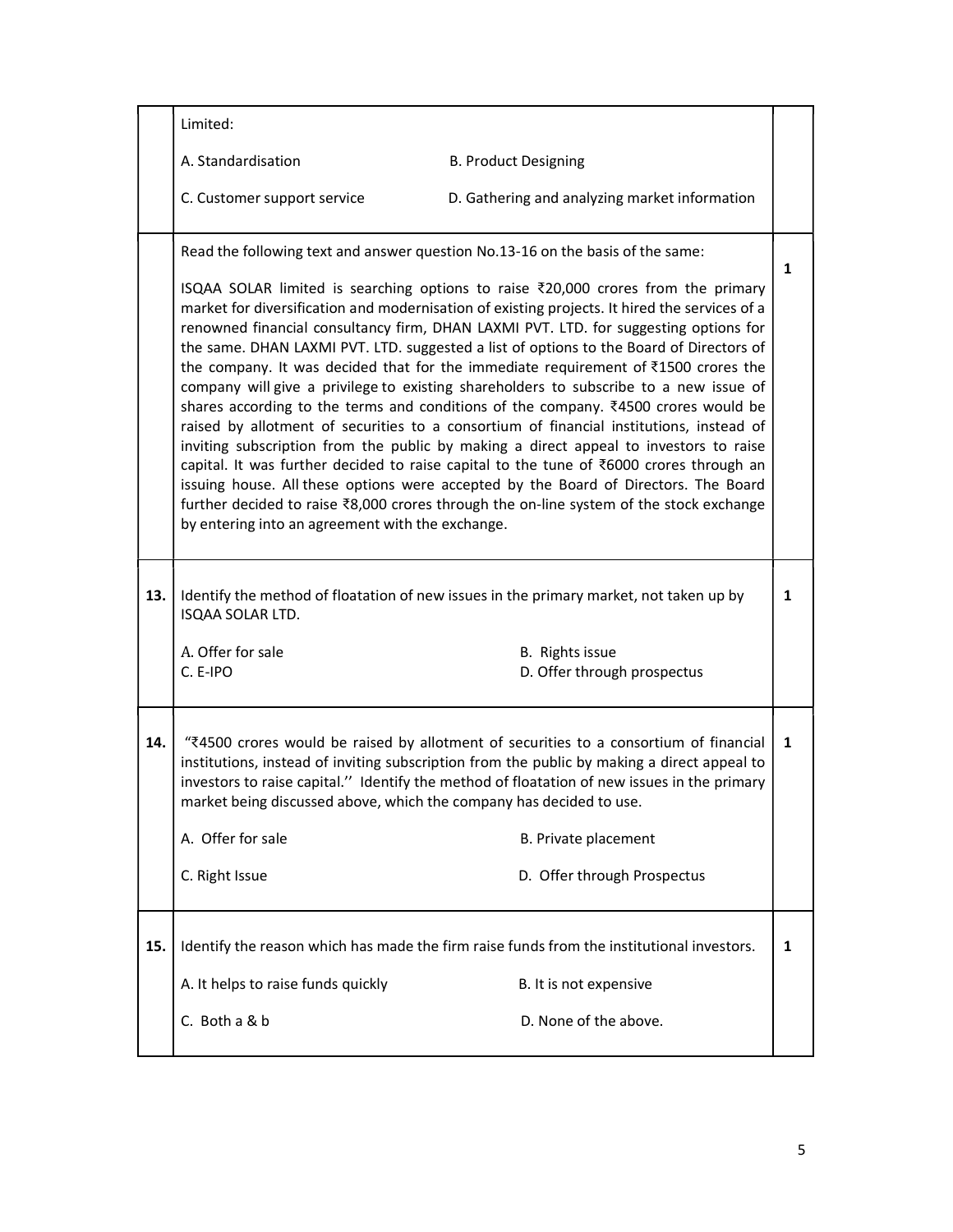| 16. | How much money was raised by the company through E-IPO's                                                                                                                                                                                                                                                                                                                                                                                                                                                                                                                                  |   |  |
|-----|-------------------------------------------------------------------------------------------------------------------------------------------------------------------------------------------------------------------------------------------------------------------------------------------------------------------------------------------------------------------------------------------------------------------------------------------------------------------------------------------------------------------------------------------------------------------------------------------|---|--|
|     | A.₹8000 crores<br>B. ₹4500 crores                                                                                                                                                                                                                                                                                                                                                                                                                                                                                                                                                         |   |  |
|     | C. ₹20,000 crores<br>D. ₹6000 crores                                                                                                                                                                                                                                                                                                                                                                                                                                                                                                                                                      |   |  |
|     | Read the following text and answer question No.17-20 on the basis of the same:<br>Yamuna Prasad, a small shopkeeper in Bikaner, Rajasthan used to sell the famous<br>'Bhujia-Sev'. It was a quick selling product for locals and foreign tourists. His second<br>generation expanded the business and got 'Yamuna Ki Bhujia' registered with concerned<br>authorities. Gradually the brand offered a wide range of products to its customers like<br>namkeen, sweets, bakery items etc. However, 'Bhujia-Sev' remained the most popular<br>product of the brand creating maximum revenue. |   |  |
|     | 'Yamuna Ki Bhujia' offered its products at competitive prices even while offering<br>customer services like gift packaging and free home delivery to become a household<br>name. Now it has virtually become a synonym for bhujia-sev in the market, so much so,<br>that people ask for 'Yamuna Ki Bhujia' instead of bhujia-sev. 'Yamuna Ki Bhujia' has<br>developed a strong distribution network in India and abroad by setting up retail outlets and<br>reaching out to the customer through internet selling.                                                                        |   |  |
|     | Promotion of the brand had always been low profile, till the increase in competition<br>pushed it to hire the services of a professional advertising agency, VIGYAPAN PVT.LTD<br>for promoting the product. On the advice of VIGYAPAN PVT.LTD, 'Yamuna Ki Bhujia'<br>has also worked upon managing public opinion by developing relations with the masses<br>through sponsoring cultural and sporting events, maintenance of public parks etc.                                                                                                                                            |   |  |
| 17. | 'His second generation expanded the business and got 'Yamuna Ki Bhujia' registered with<br>concerned authorities.'                                                                                                                                                                                                                                                                                                                                                                                                                                                                        | 1 |  |
|     | With reference to the given text 'Yamuna ki Bhujia' is a _____________<br>giving it a legal<br>protection against its use by anyone else.                                                                                                                                                                                                                                                                                                                                                                                                                                                 |   |  |
|     | A. Brand value<br><b>B.</b> Trademark                                                                                                                                                                                                                                                                                                                                                                                                                                                                                                                                                     |   |  |
|     | C. Trait mark<br>D. Brand mark                                                                                                                                                                                                                                                                                                                                                                                                                                                                                                                                                            |   |  |
| 18. | 'Yamuna Ki Bhujia' offered its products at competitive prices even while offering<br>customer services like gift packaging and free home delivery to become a household<br>name.                                                                                                                                                                                                                                                                                                                                                                                                          |   |  |
|     | Identify the factor affecting the element of marketing mix being discussed above.                                                                                                                                                                                                                                                                                                                                                                                                                                                                                                         |   |  |
|     | A. Marketing methods used<br><b>B.</b> Objectives                                                                                                                                                                                                                                                                                                                                                                                                                                                                                                                                         |   |  |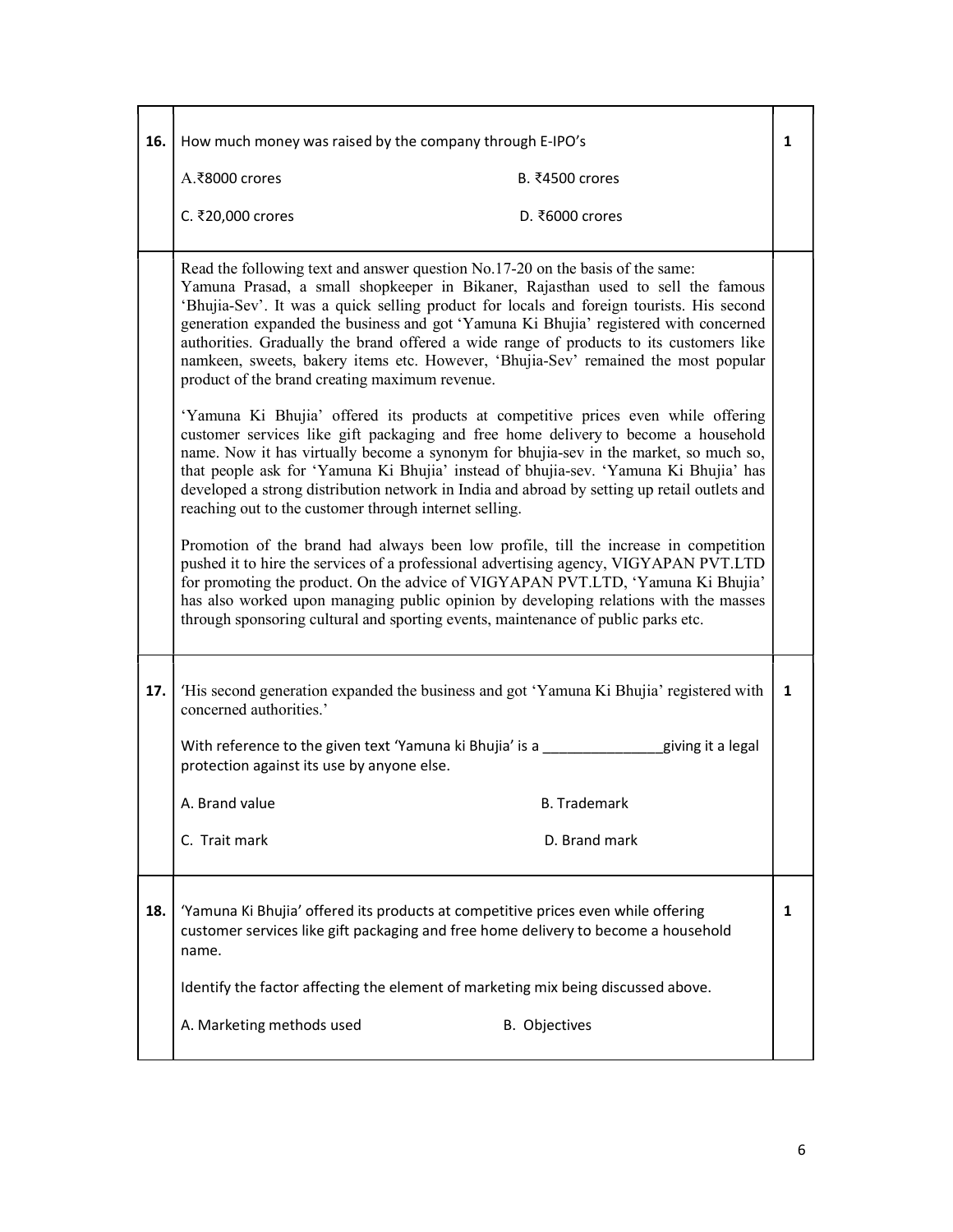|     | C. Extent of competition in the market<br>D. product cost                                                                                                                                                                                                                                                                                                                                                                                                                                                                     |              |
|-----|-------------------------------------------------------------------------------------------------------------------------------------------------------------------------------------------------------------------------------------------------------------------------------------------------------------------------------------------------------------------------------------------------------------------------------------------------------------------------------------------------------------------------------|--------------|
| 19. | 'Yamuna Ki Bhujia' has developed a strong distribution network in India and abroad by<br>setting up retail outlets and reaching out to the customer through internet selling.<br>Identify the decision related to the element of marketing mix being discussed above.<br>A. Storing and assorting products in order to create time utility<br>B. Regarding the channels or using intermediaries<br>C. Both a & b<br>D. One regarding branding, packaging and labelling                                                        | $\mathbf{1}$ |
| 20. | On the advice of VIGYAPAN PVT.LTD, 'Yamuna Ki Bhujia' has also worked upon managing<br>public opinion by developing relation with the masses through sponsoring cultural and<br>sporting events, maintenance of public parks etc. Name the department in the<br>organisation which is generally responsible for performing the above important task of<br>managing public opinion.<br>A. Marketing Department<br>B. A separate department created in the firm for the purpose<br>C. An outside agency<br>D. Any of the above. | 1            |
| 21. | Identify the level of management whose basic task is to integrate diverse elements and<br>coordinate the activities of different departments according to the overall objectives of<br>the organisation. State any two functions of the level of management identified.                                                                                                                                                                                                                                                       | 3            |
| 22. | Explain 'Internship training' and 'vestibule training' and classify them as on-the-job and<br>off-the-job methods of training.                                                                                                                                                                                                                                                                                                                                                                                                | 3            |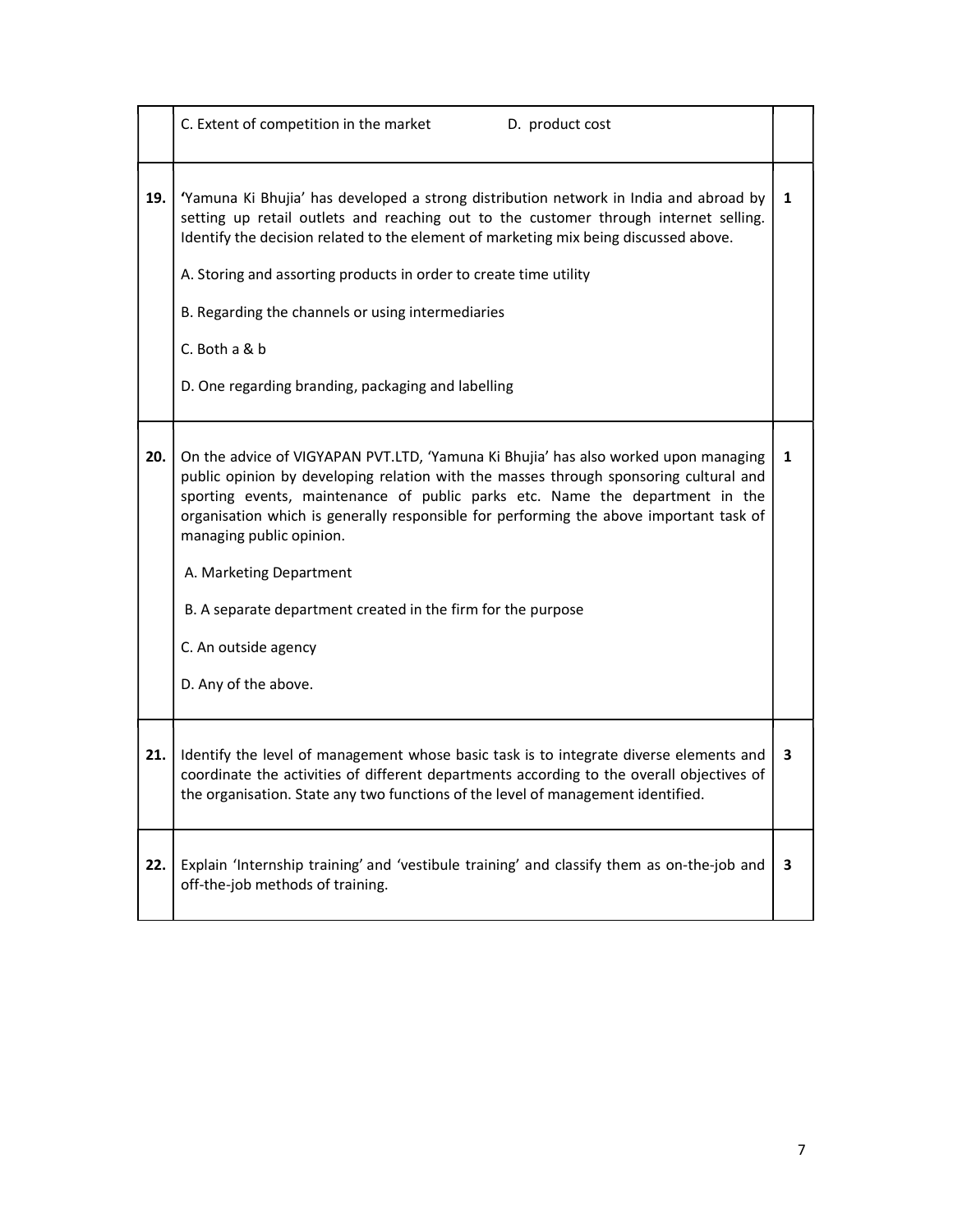| 23. | "Controlling is an indispensable function of management. Without controlling the best of<br>plans can go awry ". Do you agree? Explain any two reasons in support of your answer.<br><b>OR</b><br>"It is generally believed that measurement of performence should be done after the task<br>is completed." Identify and explain the step in the process of the function of<br>management being discussed above and the step followed by the same in the process.                     | 3 |
|-----|---------------------------------------------------------------------------------------------------------------------------------------------------------------------------------------------------------------------------------------------------------------------------------------------------------------------------------------------------------------------------------------------------------------------------------------------------------------------------------------|---|
| 24. | State the development functions of the Securities Exchange Board of India.<br>OR<br>State any three money market instruments.                                                                                                                                                                                                                                                                                                                                                         | 3 |
| 25. | 'In an interview with a leading news channel, Mr. Rakesh Kwatra, CEO of 'Get My Job' has<br>suggested that the Companies which want more and more people to apply for jobs in<br>their organisation should make the process for applying for jobs easier and candidate<br>friendly.'<br>Name and explain the next two steps which follow the step, in the process of the<br>function of management being discussed above.                                                             | 4 |
| 26. | Pramod is a supervisor at 'Shyam Breads and Biscuits Factory'. The factory produces<br>20,000 packets of bread and biscuits every day. As a supervisor Promod ensures that<br>work goes on smoothly and there is no interruption in production. He is a good leader<br>who gives orders only after consulting his subordinates, working out the policies with the<br>acceptance of the group. Identify and explain the leadership style being adopted by<br>Pramod                    | 4 |
| 27  | Briefly explain the positive and negative aspects of the type of communication which<br>arises out of the need of employees to exchange their views.<br>OR<br>Identity and explain the elements of directing mentioned below<br>A. Astha, a manager, has the ability to influence others to bring about a change in their<br>behaviour.<br>B. Neeraj, a managing director, declares share in the profits to the manager for their<br>contribution to increase profits of the company. | 4 |

г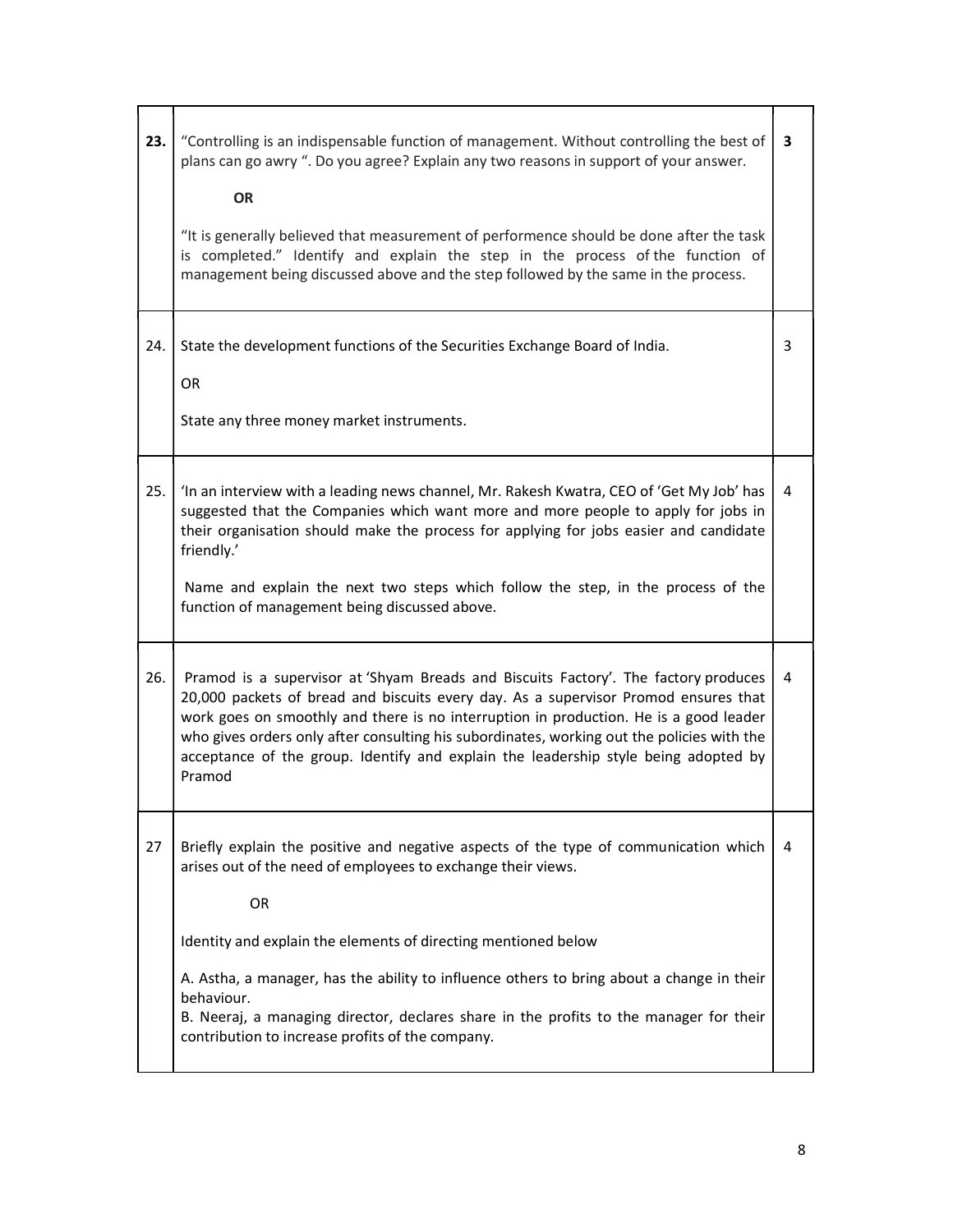| 28. | Explain any four factors that can affect the working capital requirement of a company.<br><b>OR</b>                                                                                                                                                                                                                                                                                                                                                                                                                                                                                                                                      |   |
|-----|------------------------------------------------------------------------------------------------------------------------------------------------------------------------------------------------------------------------------------------------------------------------------------------------------------------------------------------------------------------------------------------------------------------------------------------------------------------------------------------------------------------------------------------------------------------------------------------------------------------------------------------|---|
|     | Explain any four factors that affect the choice of capital structure of a company.                                                                                                                                                                                                                                                                                                                                                                                                                                                                                                                                                       |   |
| 29. | Dheeraj wants to start a business of selling N-95 masks after the outbreak of the global<br>pandemic of COVID-19. Due to the uncertain market conditions he wants to make a low<br>investment in fixed capital. Suggest how the decisions related to the choice of technique<br>and financing alternatives can help Dheeraj in ensuring a low investment in fixed capital<br>requirements.                                                                                                                                                                                                                                               | 4 |
| 30. | Explain the following rights of consumers provided by Consumer Protection Act, 1986:-                                                                                                                                                                                                                                                                                                                                                                                                                                                                                                                                                    | 4 |
|     | (a) Right to Safety<br>(b) Right to Consumer Education                                                                                                                                                                                                                                                                                                                                                                                                                                                                                                                                                                                   |   |
| 31. | Explain 'Science, not rule of thumb', 'Harmony, not discord', and 'Development of each<br>and every person to his or her greatest efficiency and prosperity' as principles of<br>Scientific Management given by F.W.Taylor.                                                                                                                                                                                                                                                                                                                                                                                                              | 6 |
| 32. | "Planning is worth the huge costs involved?" Do you agree? Explain any four reasons in<br>support of your answer.                                                                                                                                                                                                                                                                                                                                                                                                                                                                                                                        | 6 |
|     | <b>OR</b>                                                                                                                                                                                                                                                                                                                                                                                                                                                                                                                                                                                                                                |   |
|     | "If the project is important then more alternatives should be generated and thoroughly<br>discussed amongst the members of the organisation." Identify and explain the step in the<br>process of planning being discussed above. Also explain the remaining steps which will<br>have to be carried out to complete the process.                                                                                                                                                                                                                                                                                                          |   |
| 33. | An important difference between S&M Ltd and most other companies is that instead of<br>operating as one large corporation it operates as 180 smaller companies each focused on<br>a specific product and area, implying selective dispersal of authority, recognising the<br>decision makers need for autonomy, as decision making authority is pushed down the<br>chain of command. It enables the company to maintain short lines of communication<br>with customers and employees, and accelerate the development of talent. Identify the<br>philosophy that is being followed by S&M Ltd. through which it is dividing the decision- | 6 |